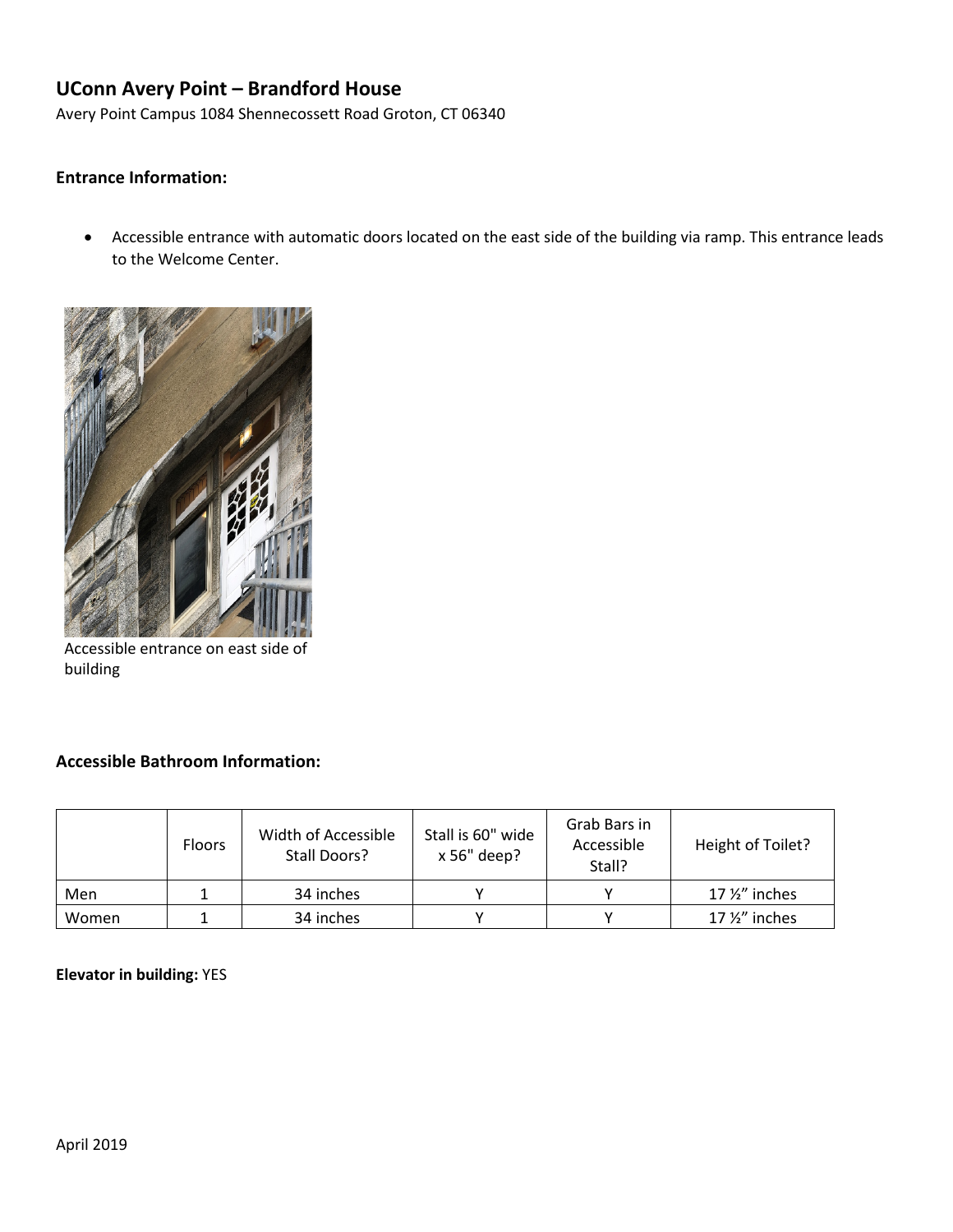# **UConn Avery Point – Academic Building - Main**

Avery Point Campus 1084 Shennecossett Road Groton, CT 06340

### **Entrance Information:**

- Accessible entrance with automatic doors located on the east side of the building
- Accessible entrance on the south side of the building
- Accessible entrance provided at Bookstore entrance



Accessible entrance on east side of building

#### **Accessible Bathroom Information:**

|                        | <b>Floors</b> | Width of Accessible<br>Stall Doors? | Stall is 60" wide<br>x 56" deep? | Grab Bars in<br>Accessible<br>Stall? | Height of Toilet? |
|------------------------|---------------|-------------------------------------|----------------------------------|--------------------------------------|-------------------|
| Unisex<br>(single-use) |               | 36 inches                           |                                  |                                      | 19 inches         |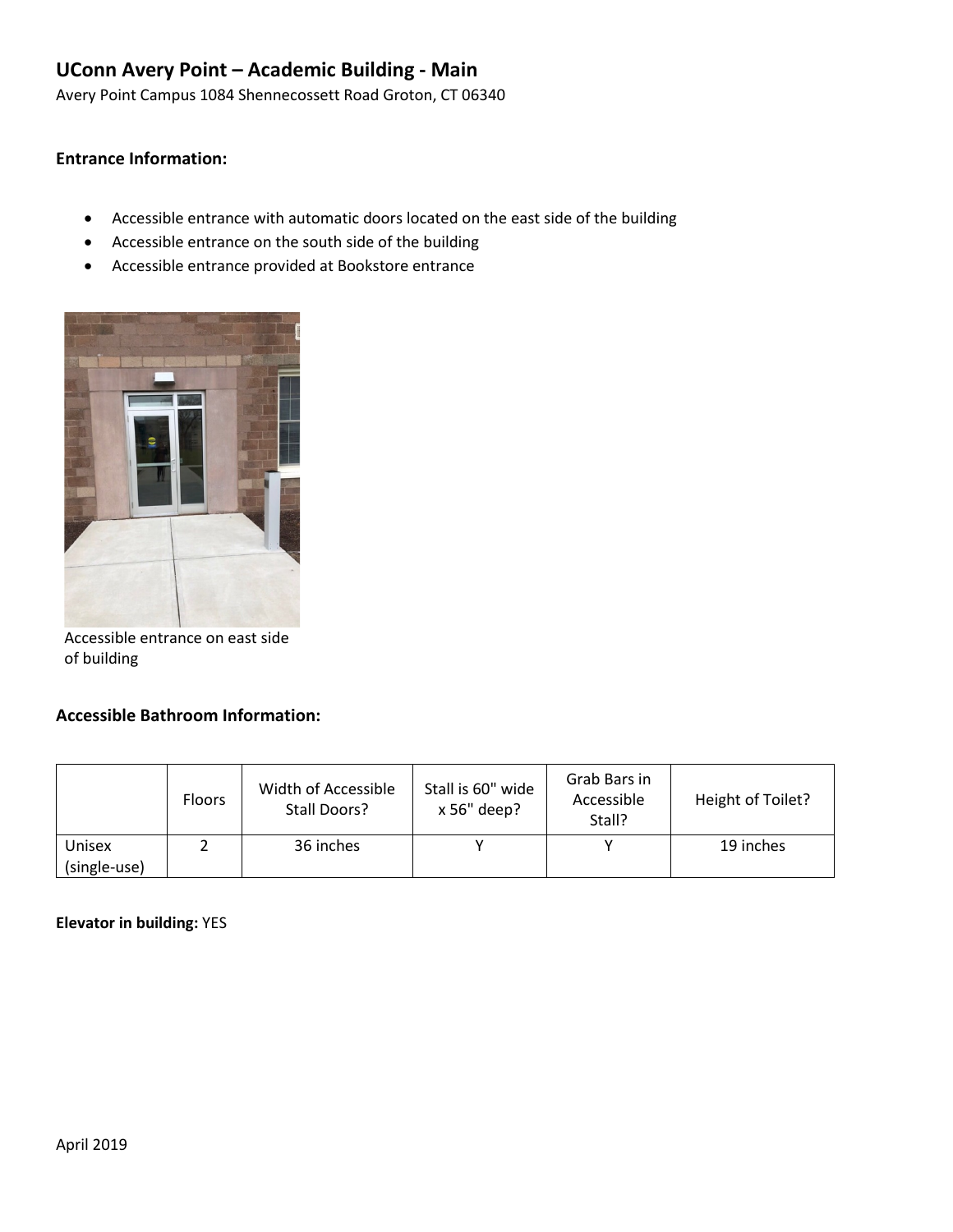# **UConn Avery Point – Student Center**

Avery Point Campus 1084 Shennecossett Road Groton, CT 06340

### **Entrance Information:**

• Accessible entrance with automatic doors located on the east side and west side of building.

### **Bathroom Information:**

• Accessible multiuser restrooms provided on the  $1<sup>st</sup>$  floor

|       | <b>Floors</b> | Width of Accessible<br>Stall Doors? | Stall is 60" wide<br>x 56" deep? | Grab Bars in<br>Accessible<br>Stall? | Height of Toilet?       |
|-------|---------------|-------------------------------------|----------------------------------|--------------------------------------|-------------------------|
| Men   |               | 34 inches                           |                                  |                                      | 17 $\frac{1}{2}$ inches |
| Women |               | 34 inches                           |                                  |                                      | 17 $\frac{1}{2}$ inches |

#### **Elevator in building:** YES

• A wheelchair lift is located in the Student Center that provides direct access to the auditorium stage and accessible seating in the front of the auditorium.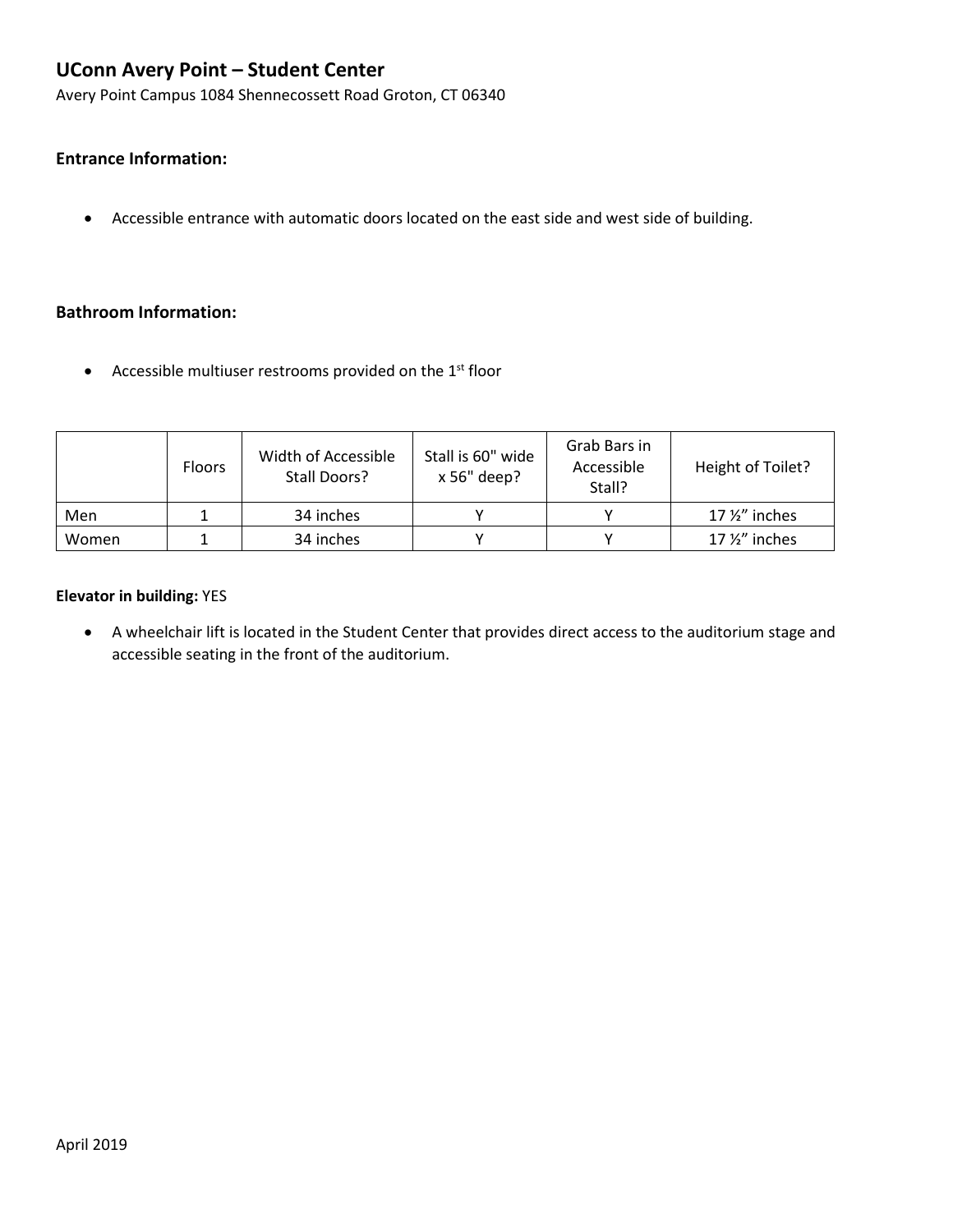# **UConn Avery Point – Library**

Avery Point Campus 1084 Shennecossett Road Groton, CT 06340

### **Entrance Information:**

• Accessible entrance with automatic doors located on the west side of the building via ramp.

#### **Bathroom Information:**

• The nearest accessible restroom is located in the Academic Building on the  $2^{nd}$  floor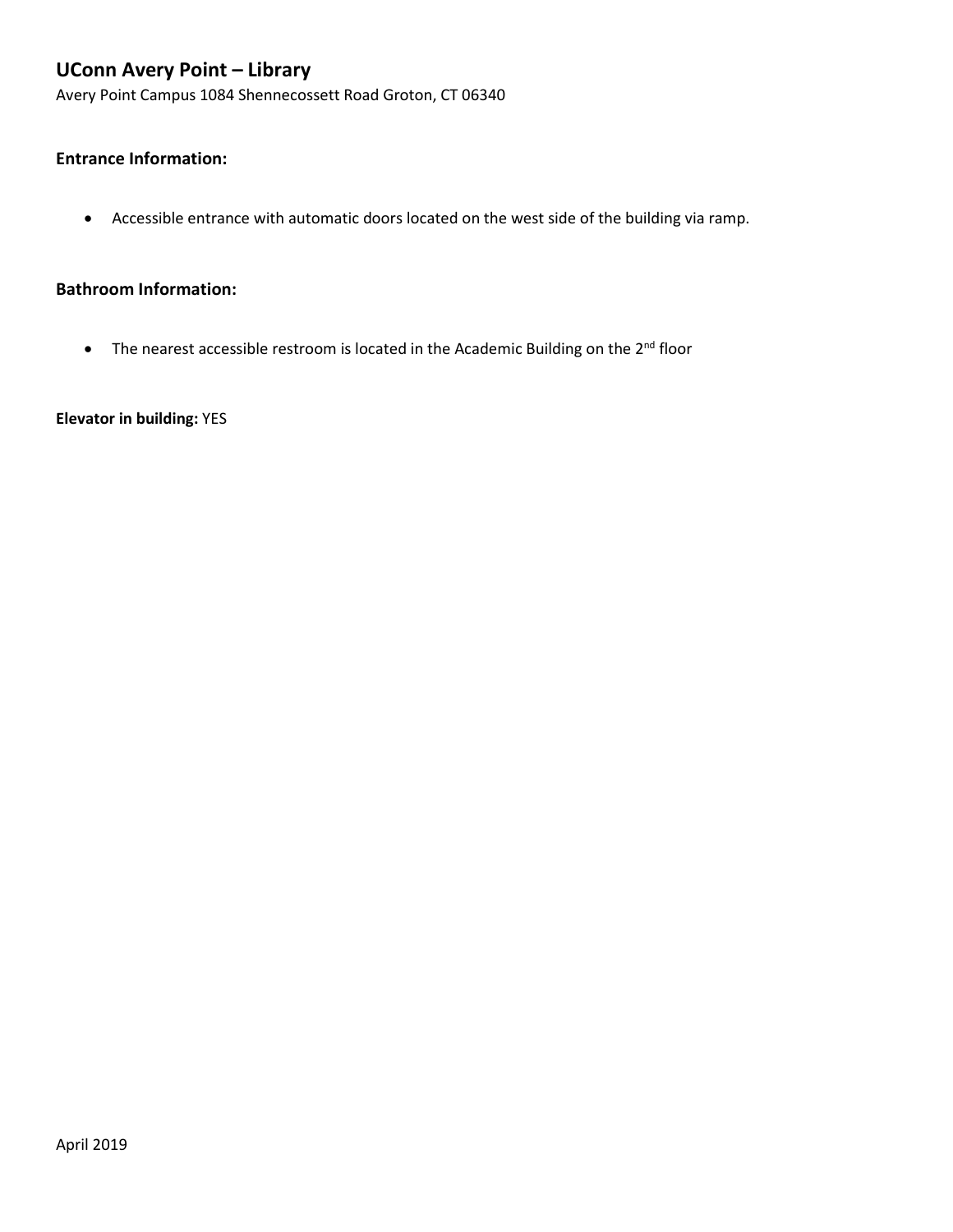# **UConn Avery Point – Community/Professional Building**

Avery Point Campus 1084 Shennecossett Road Groton, CT 06340

#### **Entrance Information:**

- The accessible entrance to the main building is located on the west side of the building via ramp beneath a red entryway.
- The accessible entrance to the Mystic Aquarium lab area is located on the east side of the building.

### **Bathroom Information:**

- An accessible single use all-gender restroom is available on the  $1<sup>st</sup>$  floor of the main building
- Accessible multiuser restrooms are provided on the  $1<sup>st</sup>$  floor of the lab area

**Elevator in building:** NO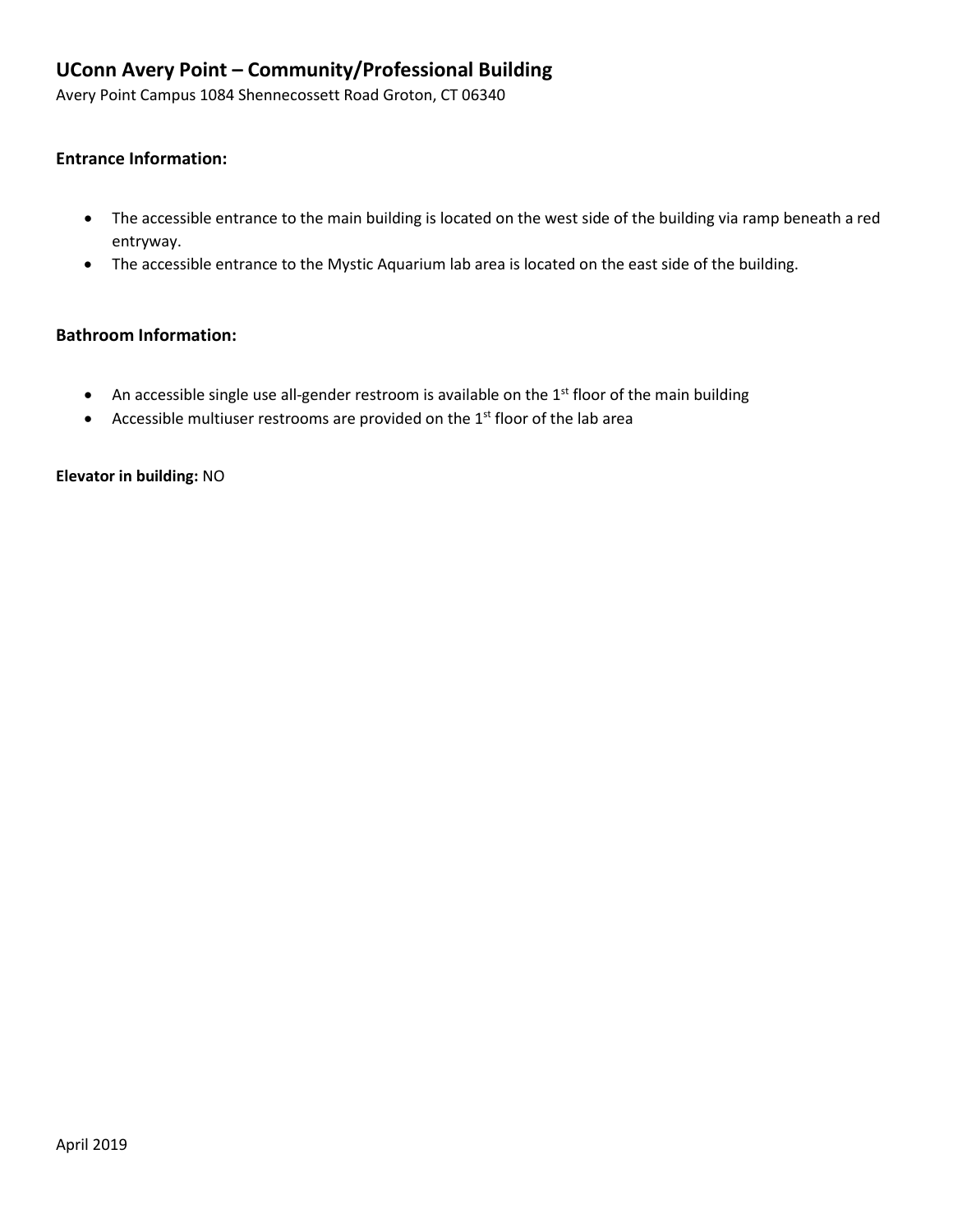# **UConn Avery Point – Gymnasium**

Avery Point Campus 1084 Shennecossett Road Groton, CT 06340

### **Entrance Information:**

• The accessible entrance is located at the main building entrance on the south side. An automatic door is provided at the entrance.

### **Bathroom Information:**

• An accessible single use all-gender restroom is available on the 1<sup>st</sup> floor of the gymnasium

**Elevator in building:** NO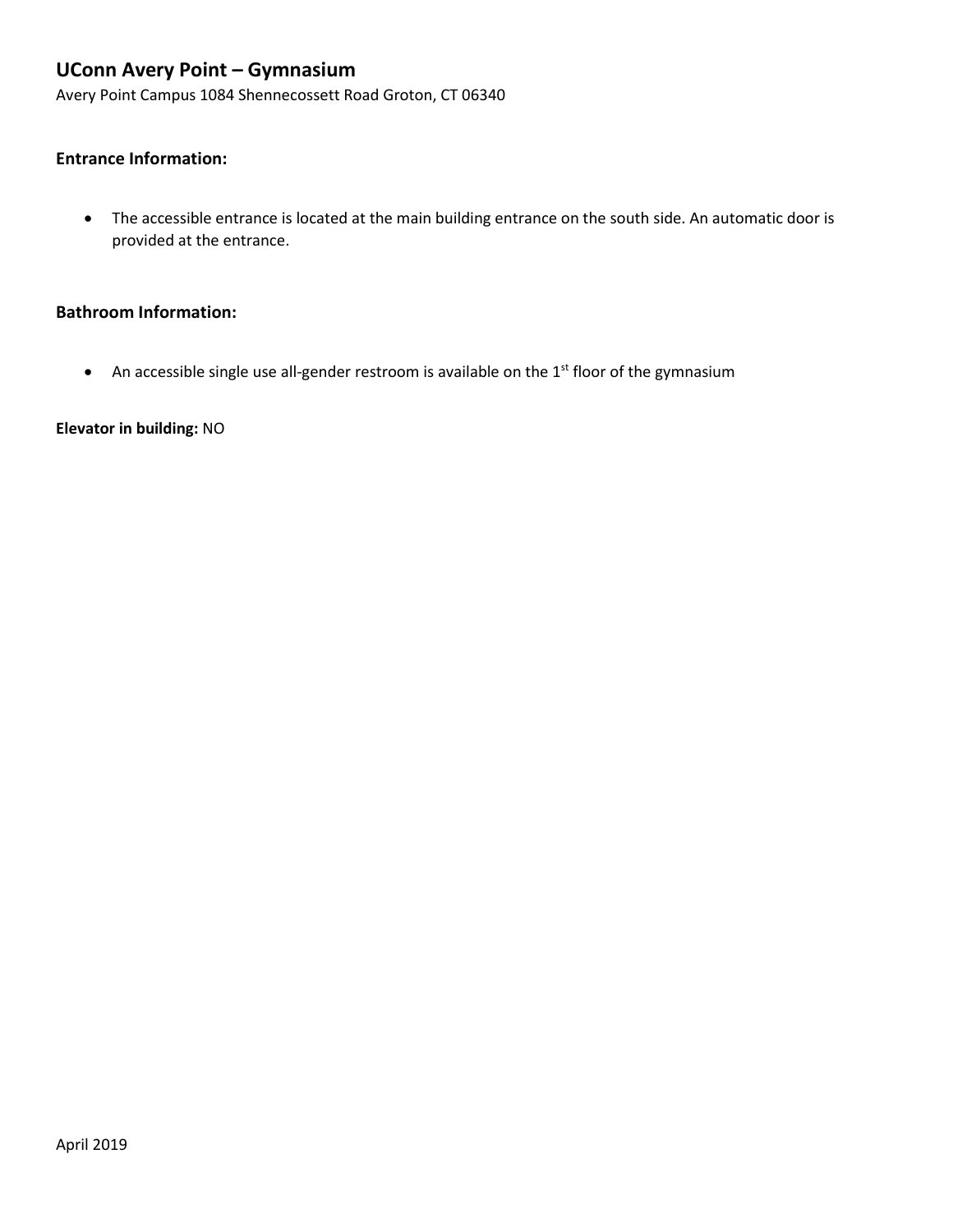# **UConn Avery Point – Marine Science Building**

Avery Point Campus 1084 Shennecossett Road Groton, CT 06340

### **Entrance Information:**

• Building entrances are accessible. An automatic door is provided at the south entrance.

#### **Bathroom Information:**

• Accessible multiuser restrooms are provided on the floors 1-3.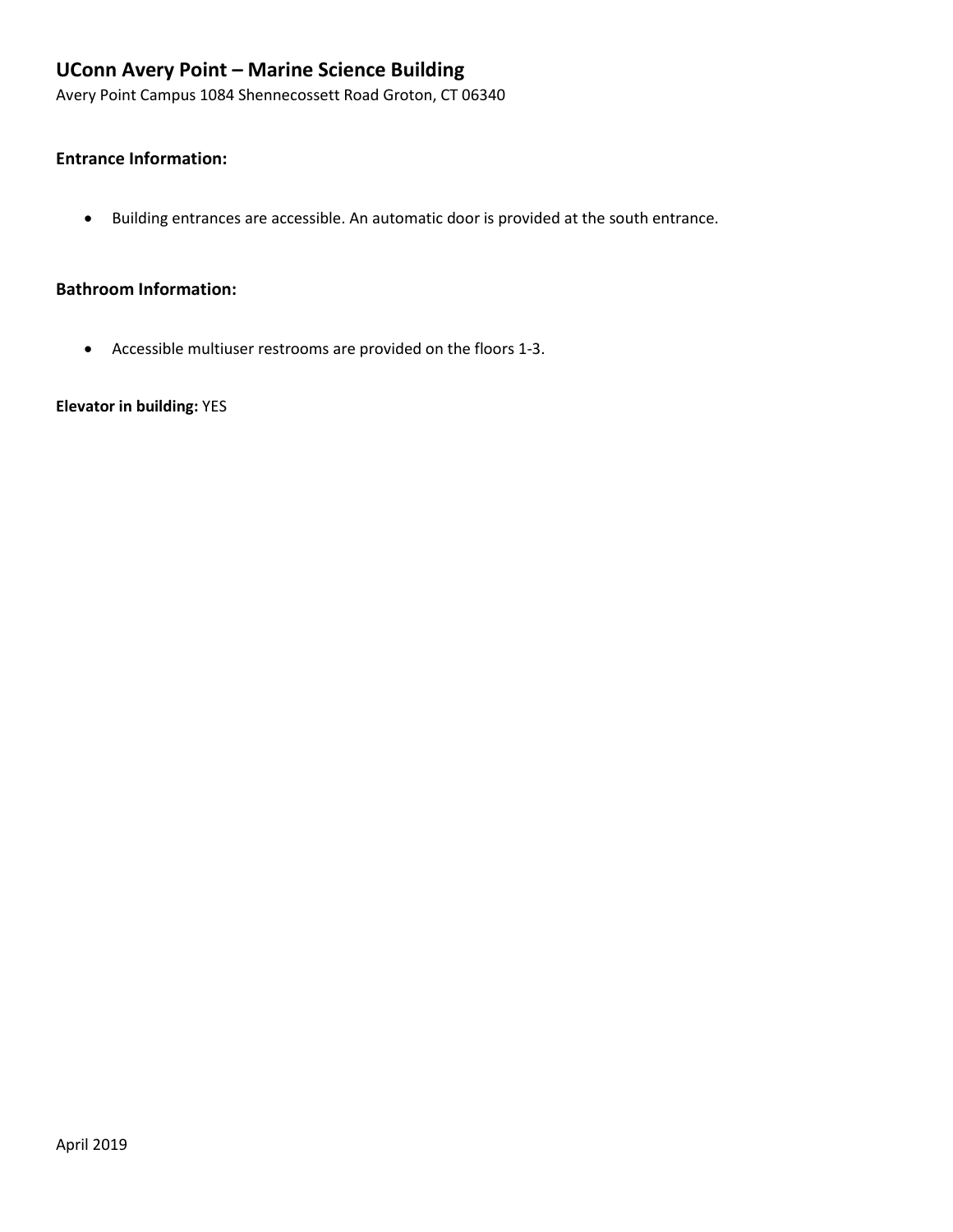# **UConn Avery Point – Project Oceanology**

Avery Point Campus 1084 Shennecossett Road Groton, CT 06340

### **Entrance Information:**

• Building entrances are accessible. An automatic door is provided at the front west and rear east entrance.

#### **Bathroom Information:**

• Accessible multiuser restrooms are provided on the floors 1-2.